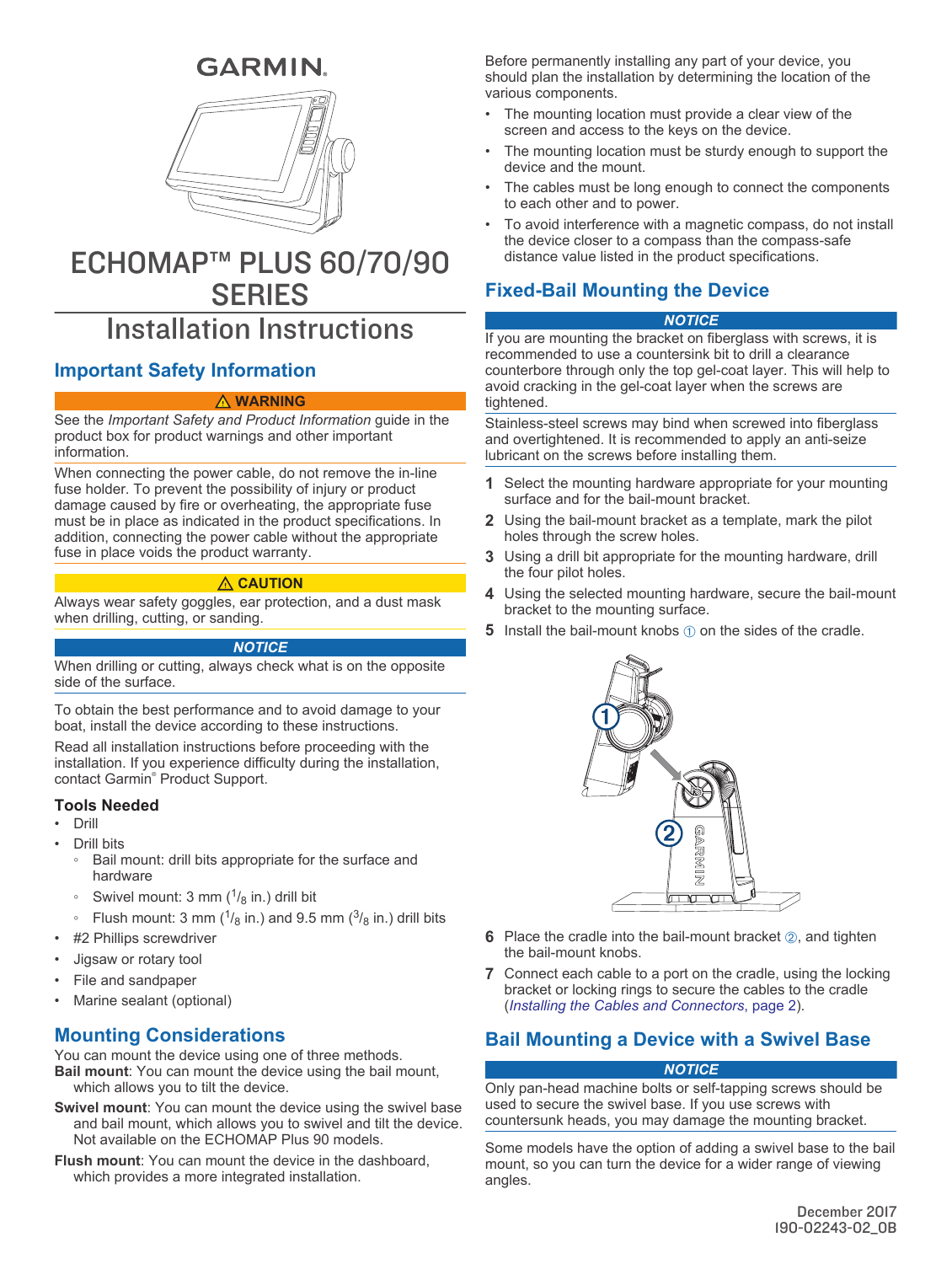<span id="page-1-0"></span>**NOTE:** The ECHOMAP Plus 90 models do not have a swivel option.

**1** Using the swivel base  $\theta$  as a template, mark three pilot holes Á.



- **2** Using a 3 mm  $\binom{1}{8}$  in.) drill bit, drill the three pilot holes.
- **3** Using the included wood screws **3**, secure the swivel base to the mounting surface.
- **4** Place the bail-mount bracket  $\phi$  on the swivel base, and secure it using the swivel-mount knob  $\circled$ .
- **5** Install the bail-mount knobs  $\circledcirc$  on the sides of the cradle.
- **6** Place the device in the bail-mount bracket and tighten the bail-mount knobs.
- **7** Connect each cable to a port on the cradle, using the locking bracket or locking rings to secure the cables to the cradle (*Installing the Cables and Connectors*, page 2).

## **Flush Mounting the Device**

#### *NOTICE*

Be careful when cutting the hole to flush mount the device. There is only a small amount of clearance between the case and the mounting holes, and cutting the hole too large could compromise the stability of the device after it is mounted.

Using a metal pry tool such as a screwdriver can damage the trim caps and the device. Use a plastic pry tool when possible.

You can mount the device in your dashboard using the flushmount template and appropriate hardware.

- **1** Trim the template and make sure it fits in the location where you want to mount the device.
- **2** Secure the template to the mounting location.
- **3** Using a 9.5 mm  $\binom{3}{8}$  in.) drill bit, drill one or more of the holes inside the corners of the solid line on the template to prepare the mounting surface for cutting.
- **4** Using a jigsaw or rotary cutting tool, cut the mounting surface along the inside of the solid line indicated on the template.
- **5** Place the device into the cutout to test the fit.
- **6** If necessary, use a file and sandpaper to refine the size of the hole.
- **7** If your device has trim caps, use a pry tool, such as a flat piece of plastic or a screwdriver, to carefully pry up the corners of the trim caps  $\circled{1}$ , slide the pry tool to the center  $\circled{2}$ , and remove the trim caps.



- **8** Ensure the mounting holes on the device line up with the pilot holes on the template.
- **9** If the mounting holes on the device do not line up with the pilot holes on the template, mark the new pilot-hole locations on your template.
- **10** Using a 3 mm  $(^{1}/_{8}$  in.) drill bit, drill the pilot holes.
- **11**Remove the template from the mounting surface.
- **12**Place the device in the cradle.

**NOTE:** You must use the cradle and locking bracket or locking rings when you flush-mount the device.

- **13**If you will not have access to the back of the device after you mount it, connect all necessary cables to the cradle and secure the cables with the locking bracket or locking rings before placing the device into the cutout (*Installing the Cables and Connectors*, page 2).
- **14**To prevent corrosion of the metal contacts, cover unused connectors with weather caps (ECHOMAP Plus 70/90 models only).
- **15**Install the rubber gasket pieces on the back of the device.
	- The pieces of the rubber gasket have adhesive on the back. Make sure you remove the protective liner before installing them on the device.



- **16**Connect each cable to a port on the cradle, using the locking bracket or locking rings to secure the cables to the cradle (*Installing the Cables and Connectors*, page 2).
- **17**Place the device and cradle into the cutout.
- **18**Secure the device to the mounting surface using the included screws.
- **19**Install the trim caps by snapping them in place around the edges of the device.

## **Installing the Cables and Connectors**

#### **Wiring to Power**

- **1** Route the power cable from the mount to the boat battery or fuse block.
- 2 If necessary, extend the wires using 0.82 mm<sup>2</sup> (18 AWG) or larger wire.
- **3** Connect the red wire to the positive terminal on the battery or fuse block, and connect the black wire to the negative terminal.

#### *Wiring Harness*

- The wiring harness is used for NMEA® 0183 devices, and to share route and waypoint information.
- The wiring harness connects the device to power and NMEA 0183 devices.
- The device has one internal NMEA 0183 port that is used to connect to NMEA 0183 compliant devices.
- If it is necessary to extend the power and ground wires, you must use 0.82 mm<sup>2</sup> (18 AWG) or larger wire.
- If it is necessary to extend the NMEA 0183 or alarm wires, you must use .33 mm<sup>2</sup> (22 AWG) wire.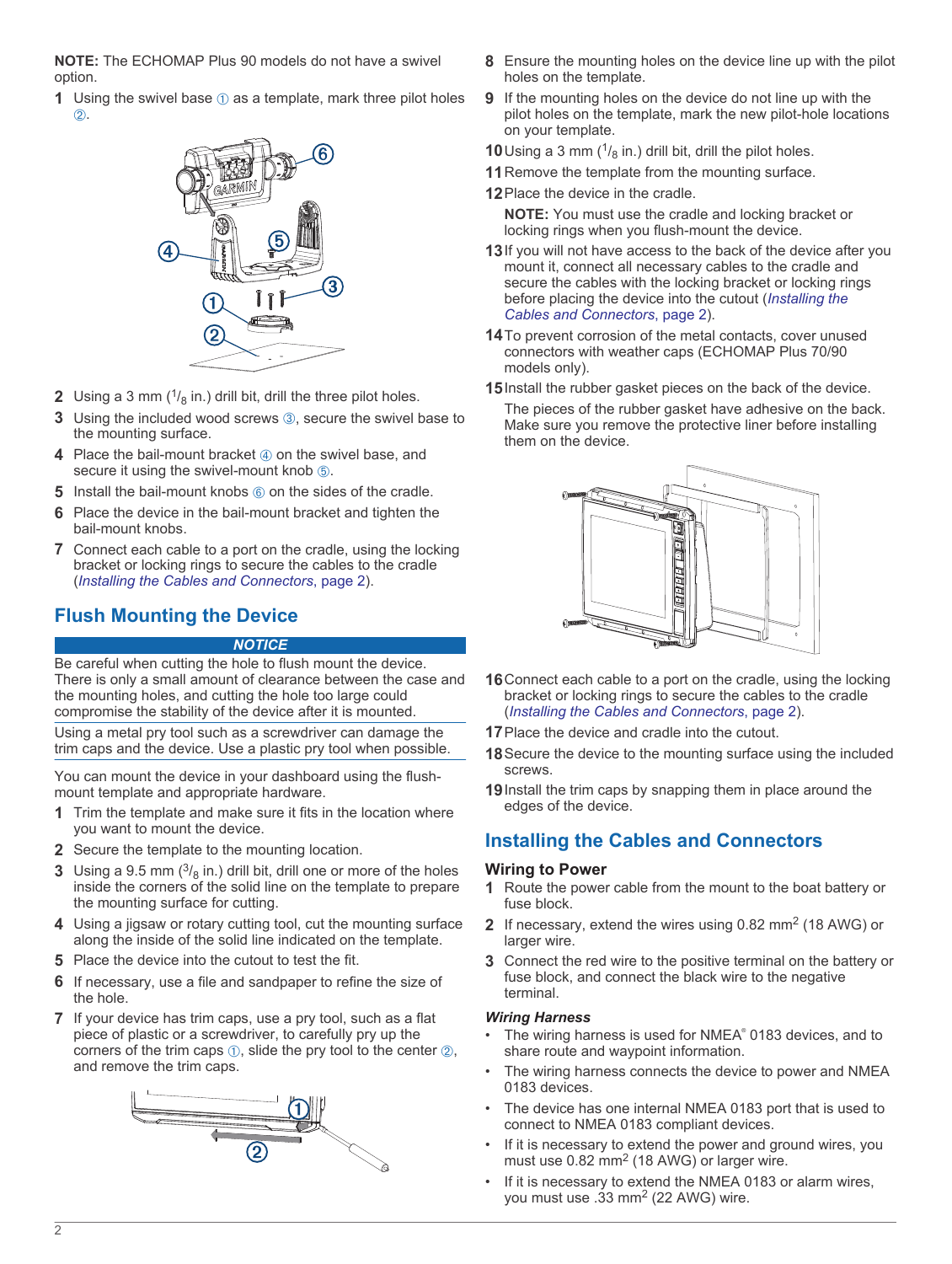

| <b>I</b> tem  | <b>Wire Function</b>             | <b>Wire Color</b> |
|---------------|----------------------------------|-------------------|
|               | NMEA 0183 internal port Rx (in)  | <b>Brown</b>      |
| $\circled{2}$ | NMEA 0183 internal port Tx (out) | <b>Blue</b>       |
| $\circled{3}$ | Ground (power and NMEA 0183)     | <b>Black</b>      |
| A)            | Power                            | Red               |

### **Connecting to a Garmin Device to Share User Data**

**NOTE:** This feature is not available on ECHOMAP Plus 70/90 devices. The blue and brown wires on those devices can connect to NMEA 0183 devices only.

You can connect the ECHOMAP Plus 60 device to a compatible Garmin device to share user data, such as waypoints. If the devices are mounted near each other, you can connect the blue and brown wires. If the devices are mounted too far apart for the wires to reach, you can connect the devices using a User Data Sharing Cable (010-12234-06).

- **1** Make sure both devices are connected to the same ground.
- **2** Complete an action:
	- If the devices are mounted near each other, connect the blue wire from the first device to the brown wire of the second, and connect the brown wire from the first device to the blue wire of the second.
	- If the devices are not mounted near each other, obtain a User Data Sharing Cable (010-12234-06), and connect the devices following the instructions included with the cable.
- **3** On both devices, select **Nav Info** > **Manage Data** > **User Data Sharing**.

User data is shared between the connected devices. If you select Clear User Data, data is removed from both connected devices.

#### **Connecting the Device to a Transducer**

Go to [www.garmin.com/transducers](http://www.garmin.com/transducers) or contact your local Garmin dealer to determine the appropriate type of transducer for your needs.

- **1** Follow the instructions provided with your transducer to correctly install it on your boat.
- **2** Route the transducer cable to the back of your device, away from sources of electrical interference.
- **3** Connect the transducer cable to the appropriate port on the cradle.

### **Connecting the Cables to the ECHOMAP Plus 60 Cradle**

The connectors on the cables are keyed to fit only in the correct ports on the ECHOMAP Plus 60 cradle. The connected cables are held in place by a locking bracket.

- **1** Slide the cable locking bracket up from the bottom, and remove the bracket from the cradle.
- **2** Compare the divots  $\oplus$  on each cable connector to the keying on each port to determine which cable corresponds to each port.



**3** Fully and firmly insert each cable through a hole in the cradle, and securely connect each cable to a port.

**NOTE:** If the cables are not inserted far enough into the cradle, the connectors may not connect securely to the ports, and the device may appear to lose power or sonar or may stop working.

**4** Place the locking bracket  $\oslash$  over the cables, and slide the bracket down to lock the cables in place.



There is an audible click when the locking bracket is installed correctly.

#### **Connecting the Cables to the ECHOMAP Plus 70/90 Cradle**

The cables connectors fit only in the correct ports on the ECHOMAP Plus 70/90 cradle. The connected cables are held in place by locking rings.

- **1** Insert each cable into the appropriate port in the cradle.
- **2** Spin the locking ring clockwise to lock the cable to the cradle.

### **Installing the Device in the Cradle**

After the cables are connected to the cradle, you can quickly place the device in the cradle.

- **1** Place the base of the device in the bottom of the cradle.
- **2** Tilt the top of the device toward the cradle until it fastens in place.

There is an audible click when the device is secured in the cradle.

#### *NOTICE*

You should make sure the device is firmly secured in the cradle. If the model uses a locking bracket, make sure the bracket is firmly snapped shut. There is an audible click when the device or locking bracket is installed correctly. If the device is not firmly secured, it can lose power. The device can also fall out of the cradle and become damaged if it is not firmly secured.

#### **Removing the Device from the Cradle**

**1** Press the release lever  $\theta$  on the cradle until the device is released.



**2** Tilt the device forward, and lift it out of the cradle.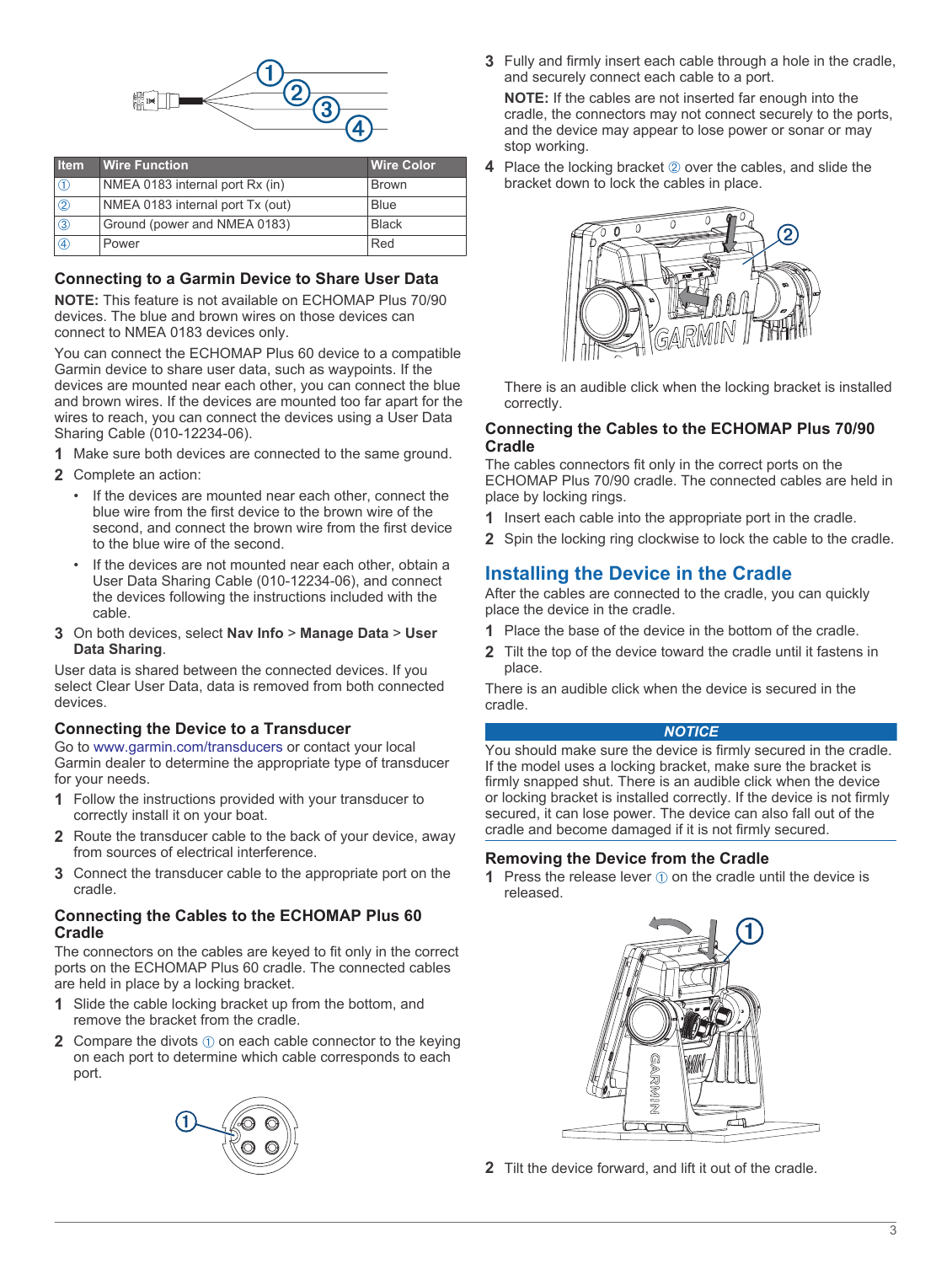## **NMEA 2000® Considerations**

### *NOTICE*

If you are connecting this device to an existing NMEA 2000 network, the NMEA 2000 network should already be connected to power. Do not connect the NMEA 2000 power cable to an existing NMEA 2000 network, because only one power source should be connected to a NMEA 2000 network.

If you are connecting this device to an existing NMEA 2000 network or engine network by another manufacturer, you should install a NMEA 2000 Power Isolator (010-11580-00) between the existing network and the Garmin devices.

If you are installing a NMEA 2000 power cable, you must connect it to the boat ignition switch or through another in-line switch. NMEA 2000 devices will drain your battery if the NMEA 2000 power cable is connected to the battery directly.

**NOTE:** NMEA 2000 is not available on all models.

NMEA 2000 compatible models can connect to a NMEA 2000 network on your boat to share data from NMEA 2000 compatible devices such as sensors or a VHF radio. The necessary NMEA 2000 cables and connectors are sold separately.

If you are unfamiliar with NMEA 2000, you should read the "NMEA 2000 Network Fundamentals" chapter of the *Technical Reference for NMEA 2000 Products*. To download this document, go to [www.garmin.com](http://www.garmin.com) and select Manuals on the product page for your device.

The port labeled NMEA 2000 on the cradle is used to connect it to a standard NMEA 2000 network.



| <b>Item</b>    | <b>Description</b>                     |
|----------------|----------------------------------------|
| $\circledD$    | NMEA 2000 compatible Garmin device     |
| $\circledcirc$ | NMEA 2000 drop cable                   |
| $\circled{3}$  | NMEA 2000 power cable                  |
| $\circled{4}$  | Ignition or in-line switch             |
| (5)            | 12 Vdc power source                    |
| $\circled6$    | NMEA 2000 terminator or backbone cable |
| $\circledD$    | NMEA 2000 T-connector                  |
| (8)            | NMEA 2000 terminator or backbone cable |

# **Specifications**

| <b>Model</b>              | <b>Specification</b>                                                      | <b>Measurement</b>                                                                        |
|---------------------------|---------------------------------------------------------------------------|-------------------------------------------------------------------------------------------|
| ECHOMAP Plus 60<br>series | Dimensions on cradle<br>and bail mount with<br>swivel base (W x H x<br>D) | 259.2 x 160.8 x 65.2 mm<br>$(10^{3}/_{16} \times 6^{5}/_{16} \times 2^{9}/_{16})$<br>in.) |
|                           | Clearance to nearest<br>obstruction                                       | 80.0 mm (3 $\frac{1}{8}$ in.)                                                             |
|                           | Weight                                                                    | $0.75$ kg $(1.6$ lb.)                                                                     |

| <b>Model</b>                     | <b>Specification</b>                                  | <b>Measurement</b>                                                                                                                                 |
|----------------------------------|-------------------------------------------------------|----------------------------------------------------------------------------------------------------------------------------------------------------|
|                                  | Display size (W x H)                                  | 137.4 x 77.3 mm (5 $^{7}/_{16}$ x<br>$3\frac{1}{16}$ in.)                                                                                          |
|                                  | Display type                                          | <b>WVGA</b>                                                                                                                                        |
|                                  | Display resolution                                    | 400 x 800 pixels                                                                                                                                   |
|                                  | Max. power draw <sup>1</sup>                          | 12 W                                                                                                                                               |
|                                  | Typical current draw<br>at 12 Vdc $(RMS)^1$           | 0.7A                                                                                                                                               |
|                                  | Max. current draw at<br>12 $Vdc$ (RMS) <sup>1</sup>   | 1.25A                                                                                                                                              |
|                                  | Wireless frequencies<br>and protocols                 | Wi-Fi <sup>®</sup> , 2.4 GHz @ 17.2<br>dBm nominal<br>ANT+ <sup>®</sup> , 2.4 GHz @<br>3.1 dBm nominal<br>Bluetooth®, 2.4 GHz @<br>1.2 dBm nominal |
| <b>ECHOMAP Plus 70</b><br>series | Dimensions on cradle<br>and bail mount (W x H<br>x D) | 259.4 x 154.3 x 63.2 mm<br>$(103/16 x 61/16 x 21/2 in.)$                                                                                           |
|                                  | Clearance to nearest<br>obstruction                   | 114.7 mm (4 $\frac{1}{2}$ in.)                                                                                                                     |
|                                  | Weight                                                | 0.77 kg (1.7 lb.)                                                                                                                                  |
|                                  | Display size (W x H)                                  | 155.1 x 86.9 mm (6 $\frac{1}{8}$ x<br>$3 \frac{7}{16}$ in.)                                                                                        |
|                                  | Display type                                          | <b>WVGA</b>                                                                                                                                        |
|                                  | Display resolution                                    | 400 x 800 pixels                                                                                                                                   |
|                                  | Max. power draw <sup>1</sup>                          | 15 W, 9 W with a GT-52<br>transducer                                                                                                               |
|                                  | Typical current draw<br>at 12 Vdc $(RMS)^1$           | 0.8 A                                                                                                                                              |
|                                  | Max. current draw at<br>12 $Vdc$ (RMS) <sup>1</sup>   | 1.25A                                                                                                                                              |
|                                  | Wireless frequencies<br>and protocols                 | Wi-Fi, 2.4 GHz @<br>18.5 dBm nominal<br>ANT+, 2.4 GHz @<br>1.2 dBm nominal<br>Bluetooth, 2.4 GHz @<br>1.0 dBm nominal                              |
| ECHOMAP Plus 90<br>series        | Dimensions on cradle<br>and bail mount (W x H<br>x D) | $303.3 \times 177.9 \times 65.1$ mm<br>$(11^{15}/_{16} \times 7 \times 2^{9}/_{16} \text{ in.})$                                                   |
|                                  | Clearance to nearest<br>obstruction                   | 114.7 mm $(41/2)$ in.)                                                                                                                             |
|                                  | Weight                                                | 1 kg (2.3 lb.)                                                                                                                                     |
|                                  | Display size (W x H)                                  | 199.0 x 112.7 mm<br>$(713/_{16} x 413/_{16} in.)$                                                                                                  |
|                                  | Display type                                          | <b>WVGA</b>                                                                                                                                        |
|                                  | Display resolution                                    | 400 x 800 pixels                                                                                                                                   |
|                                  | Max. power draw <sup>1</sup>                          | 18W                                                                                                                                                |
|                                  | Typical current draw<br>at 12 Vdc (RMS) <sup>1</sup>  | 1 A                                                                                                                                                |
|                                  | Max. current draw at<br>12 Vdc $(RMS)^1$              | 1.5A                                                                                                                                               |
|                                  | Wireless frequencies<br>and protocols                 | Wi-Fi, 2.4 GHz @<br>18.5 dBm nominal<br>ANT+, 2.4 GHz @<br>1.2 dBm nominal<br>Bluetooth, 2.4 GHz @<br>1.0 dBm nominal                              |
| Sonar models                     | Frequencies <sup>2</sup>                              | Traditional: 50, 77, 83, or<br>200 kHz<br>CHIRP Garmin ClearVü:<br>260, 455, or 800 kHz<br>CHIRP SideVü: 260, 455,<br>or 800 kHz                   |
|                                  | Transmit power<br>$(RMS)^1$                           | 500 W                                                                                                                                              |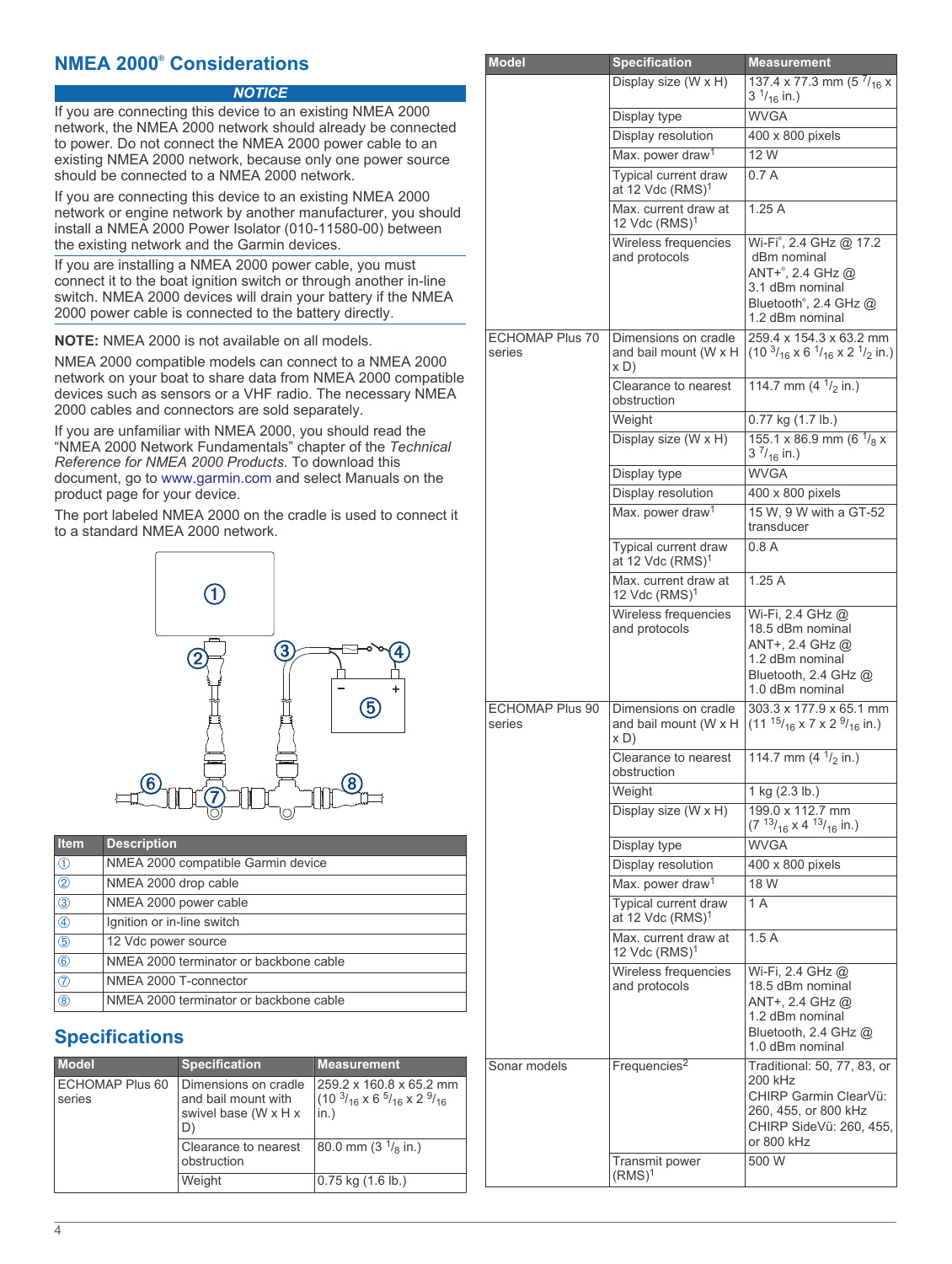| <b>Model</b> | <b>Specification</b>        | <b>Measurement</b>                                                     |
|--------------|-----------------------------|------------------------------------------------------------------------|
|              | Depth <sup>3</sup>          | 701 m (2,300 ft.) at 77<br>kHz                                         |
| All models   | Material                    | Polycarbonate plastic                                                  |
|              | Water rating <sup>4</sup>   | IEC 60529 IPX7                                                         |
|              | Temperature range           | From $-15^\circ$ to $55^\circ$ C (from<br>$5^\circ$ to 131 $^\circ$ F) |
|              | Input voltage               | From 9 to 18 Vdc                                                       |
|              | Fuse                        | 3 A, 125 V fast-acting                                                 |
|              | Compass-safe<br>distance    | 65 cm (25.6 in.)                                                       |
|              | NMEA 2000 LEN <sup>5</sup>  | 1                                                                      |
|              | NMEA 2000 draw <sup>5</sup> | 75 mA max.                                                             |
|              | Memory card                 | 1 microSD <sup>®</sup> card slot; 32<br>GB max. card size              |
|              | Max. waypoints              | 5,000                                                                  |
|              | Max. routes                 | 100                                                                    |
|              | Max. active track<br>points | 50,000 points, 50 saved<br>tracks                                      |

<sup>1</sup>Dependent upon transducer and chartplotter model.

<sup>2</sup>Dependent upon transducer rating and depth.

<sup>3</sup>Maximum depth is dependent upon transducer, water salinity, bottom type, and other water conditions.

<sup>4</sup>The device withstands incidental exposure to water of up to 1 m for up to 30 min. For more information, go to [www.garmin.com](http://www.garmin.com/waterrating) [/waterrating](http://www.garmin.com/waterrating).

<sup>5</sup>NMEA 2000 not available in all models.

### **NMEA 2000 PGN Information**

| Type                 | <b>PGN</b> | <b>Description</b>                                               |
|----------------------|------------|------------------------------------------------------------------|
| Transmit and receive |            | 059392 ISO acknowledgment                                        |
|                      |            | 059904 ISO request                                               |
|                      |            | 060928 ISO address claim                                         |
|                      |            | 126208 NMEA: Command, request, and<br>acknowledge group function |
|                      |            | 126996 Product information                                       |
|                      |            | 127250 Vessel heading                                            |
|                      |            | 128259 Speed: Water referenced                                   |
|                      |            | 128267 Water depth                                               |
|                      |            | 129539 GNSS DOPs                                                 |
|                      |            | 129799 Radio frequency, mode, and power                          |
|                      |            | 130306 Wind data                                                 |
|                      |            | 130312 Temperature                                               |
| Transmit             |            | 126464 Transmit and receive PGN list group<br>function           |
|                      |            | 127258 Magnetic Variance                                         |
|                      |            | 129025 Position: Rapid update                                    |
|                      |            | 129026 COG and SOG: Rapid update                                 |
|                      |            | 129029 GNSS position data                                        |
|                      |            | 129283 Cross track error                                         |
|                      |            | 129284 Navigation data                                           |
|                      |            | 129285 Navigation route and waypoint info                        |
|                      |            | 129540 GNSS satellites in view                                   |
| Receive              |            | 127245 Rudder                                                    |
|                      |            | 127250 Vessel heading                                            |
|                      |            | 127488 Engine parameters: Rapid update                           |
|                      |            | 127489 Engine parameters: Dynamic                                |
|                      |            | 127493 Transmission parameters: Dynamic                          |
|                      |            | 127498 Engine parameters: Static                                 |
|                      |            | 127505 Fluid level                                               |

| Type | <b>PGN</b> | <b>Description</b>                                       |
|------|------------|----------------------------------------------------------|
|      |            | 129038 AIS class A position report                       |
|      |            | 129039 AIS class B position report                       |
|      |            | 129040 AIS class B extended position report              |
|      |            | 129794 AIS class A static and voyage related<br>data     |
|      |            | 129798 AIS SAR aircraft position report                  |
|      |            | 129802 AIS safety-related broadcast message              |
|      |            | 129808   DSC call information                            |
|      |            | 130310 Environmental parameters                          |
|      |            | 130311 Environmental parameters (obsolete)               |
|      |            | 130313 Humidity                                          |
|      |            | 130314 Actual pressure                                   |
|      |            | 130576 Small craft status                                |
|      |            | This data applies only to NMEA 2000-compatible products. |

### **NMEA 0183 Information**

| Type           | <b>Sentence</b>                                                                                                                                                                                    | <b>Description</b>                                           |
|----------------|----------------------------------------------------------------------------------------------------------------------------------------------------------------------------------------------------|--------------------------------------------------------------|
| Transmit GPAPB |                                                                                                                                                                                                    | APB: Heading or track controller<br>(autopilot) sentence "B" |
|                | <b>GPBOD</b>                                                                                                                                                                                       | BOD: Bearing (origin to destination)                         |
|                | <b>GPBWC</b>                                                                                                                                                                                       | BWC: Bearing and distance to waypoint                        |
|                | <b>GPGGA</b>                                                                                                                                                                                       | GGA: Global positioning system fix<br>data                   |
|                | <b>GPGLL</b>                                                                                                                                                                                       | GLL: Geographic position (latitude and<br>longitude)         |
|                | <b>GPGSA</b>                                                                                                                                                                                       | GSA: GNSS DOP and active satellites                          |
|                | <b>GPGSV</b>                                                                                                                                                                                       | GSV: GNSS satellites in view                                 |
|                | <b>GPRMB</b>                                                                                                                                                                                       | RMB: Recommended minimum<br>navigation information           |
|                | <b>GPRMC</b>                                                                                                                                                                                       | RMC: Recommended minimum specific<br><b>GNSS data</b>        |
|                | <b>GPRTE</b>                                                                                                                                                                                       | <b>RTE: Routes</b>                                           |
|                | <b>GPVTG</b>                                                                                                                                                                                       | VTG: Course over ground and ground<br>speed                  |
|                | <b>GPWPL</b>                                                                                                                                                                                       | WPL: Waypoint location                                       |
|                | <b>GPXTE</b>                                                                                                                                                                                       | <b>XTE: Cross track error</b>                                |
|                | <b>PGRME</b>                                                                                                                                                                                       | E: Estimated error                                           |
|                | <b>PGRMM</b>                                                                                                                                                                                       | M: Map datum                                                 |
|                | <b>PGRMZ</b>                                                                                                                                                                                       | Z: Altitude                                                  |
|                | <b>SDDBT</b>                                                                                                                                                                                       | DBT: Depth below transducer                                  |
|                | <b>SDDPT</b>                                                                                                                                                                                       | DPT: Depth                                                   |
|                | <b>SDMTW</b>                                                                                                                                                                                       | MTW: Water temperature                                       |
|                | <b>SDVHW</b>                                                                                                                                                                                       | VHW: Water speed and heading                                 |
| Receive        | <b>DPT</b>                                                                                                                                                                                         | Depth                                                        |
|                | <b>DBT</b>                                                                                                                                                                                         | Depth below transducer                                       |
|                | <b>MTW</b>                                                                                                                                                                                         | Water temperature                                            |
|                | <b>VHW</b>                                                                                                                                                                                         | Water speed and heading                                      |
|                | <b>WPL</b>                                                                                                                                                                                         | Waypoint location                                            |
|                | <b>DSC</b>                                                                                                                                                                                         | Digital selective calling information                        |
|                | <b>DSE</b>                                                                                                                                                                                         | Expanded digital selective calling                           |
|                | <b>HDG</b>                                                                                                                                                                                         | Heading, deviation, and variation                            |
|                | <b>HDM</b>                                                                                                                                                                                         | Heading, magnetic                                            |
|                | <b>MWD</b>                                                                                                                                                                                         | Wind direction and speed                                     |
|                | <b>MDA</b>                                                                                                                                                                                         | Meteorological composite                                     |
|                | <b>MWV</b>                                                                                                                                                                                         | Wind speed and angle                                         |
|                | <b>VDM</b>                                                                                                                                                                                         | AIS VHF data-link message                                    |
|                | You can purchase complete information about National<br>Marine Electronics Association (NMEA) format and<br>sentences from: NMEA, Seven Riggs Avenue, Severna Park,<br>MD 21146 USA (www.nmea.org) |                                                              |